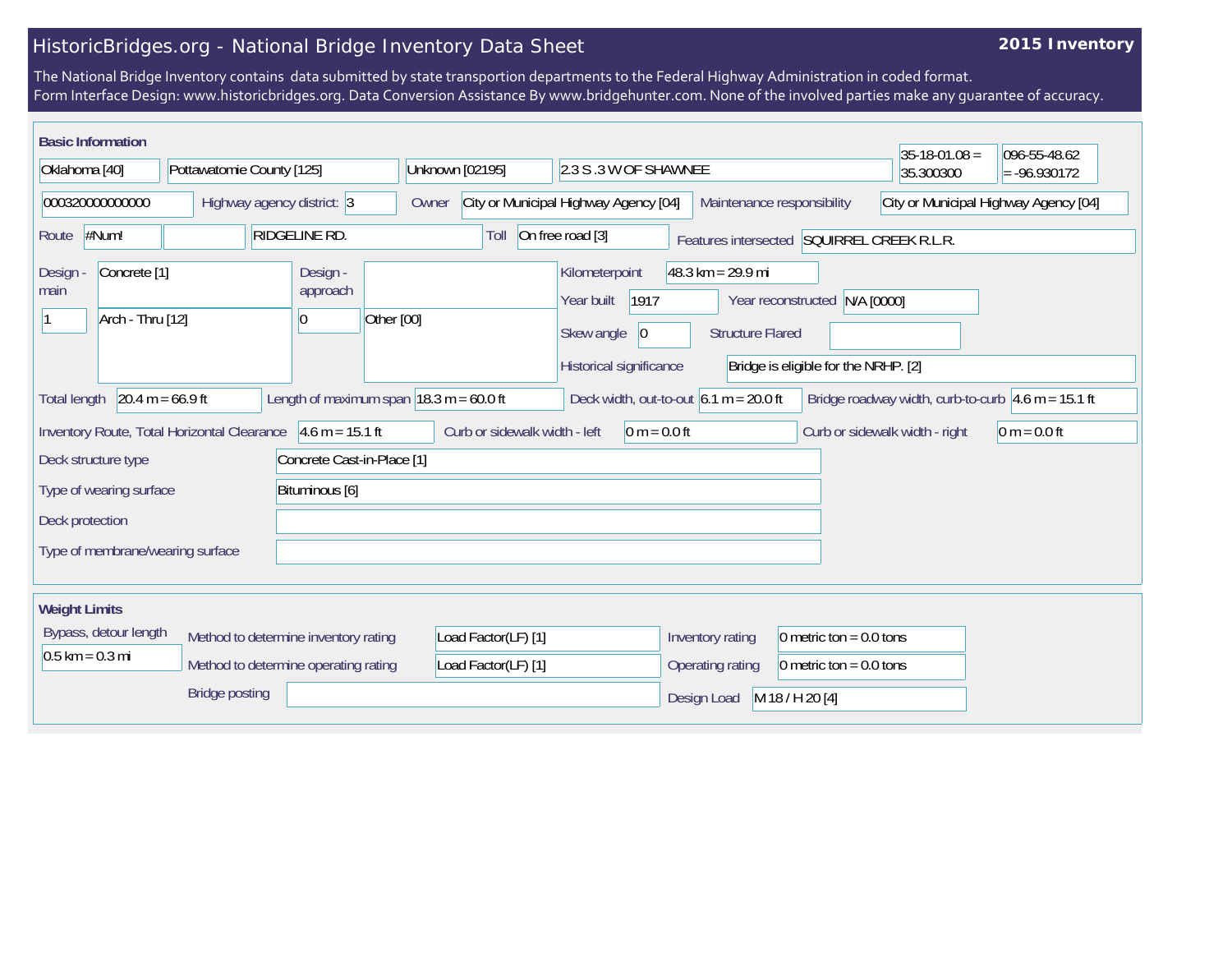| <b>Functional Details</b>                                                                                                                                  |                                                                                         |  |  |  |  |  |  |  |  |
|------------------------------------------------------------------------------------------------------------------------------------------------------------|-----------------------------------------------------------------------------------------|--|--|--|--|--|--|--|--|
| Average daily truck traffi 5<br>Average Daily Traffic<br>100                                                                                               | Year 2013<br>160<br>2033<br>%<br>Future average daily traffic<br>Year                   |  |  |  |  |  |  |  |  |
| Road classification<br>Local (Urban) [19]                                                                                                                  | $5.5 m = 18.0 ft$<br>Lanes on structure 1<br>Approach roadway width                     |  |  |  |  |  |  |  |  |
| Type of service on bridge Highway [1]                                                                                                                      | Direction of traffic One lane bridge for 2 - way traffic [3]<br>Bridge median           |  |  |  |  |  |  |  |  |
| Parallel structure designation<br>No parallel structure exists. [N]                                                                                        |                                                                                         |  |  |  |  |  |  |  |  |
| Type of service under bridge<br>Waterway [5]                                                                                                               | Navigation control<br>$ 0\rangle$<br>Lanes under structure                              |  |  |  |  |  |  |  |  |
| Navigation horizontal clearance $\overline{0}$ = N/A<br>$0 = N/A$<br>Navigation vertical clearanc                                                          |                                                                                         |  |  |  |  |  |  |  |  |
| $99.99 m = 328.1 ft$<br>Minimum navigation vertical clearance, vertical lift bridge $\vert$ 0 m = 0.0 ft<br>Minimum vertical clearance over bridge roadway |                                                                                         |  |  |  |  |  |  |  |  |
| Minimum lateral underclearance reference feature Feature not a highway or railroad [N]                                                                     |                                                                                         |  |  |  |  |  |  |  |  |
| Minimum lateral underclearance on left $0 = N/A$<br>Minimum lateral underclearance on right $0 = N/A$                                                      |                                                                                         |  |  |  |  |  |  |  |  |
| Minimum Vertical Underclearance $ 0 = N/A$                                                                                                                 | Minimum vertical underclearance reference feature Feature not a highway or railroad [N] |  |  |  |  |  |  |  |  |
| Appraisal ratings - underclearances N/A [N]                                                                                                                |                                                                                         |  |  |  |  |  |  |  |  |
|                                                                                                                                                            |                                                                                         |  |  |  |  |  |  |  |  |
| <b>Repair and Replacement Plans</b>                                                                                                                        |                                                                                         |  |  |  |  |  |  |  |  |
| Type of work to be performed                                                                                                                               | Work to be done by contract [1]<br>Work done by                                         |  |  |  |  |  |  |  |  |
| Replacement of bridge or other structure because of<br>substandard load carrying capacity or substantial                                                   | Bridge improvement cost<br>129000<br>71000<br>Roadway improvement cost                  |  |  |  |  |  |  |  |  |
| bridge roadway geometry. [31]                                                                                                                              | Length of structure improvement<br>$50.4 m = 165.4 ft$<br>Total project cost<br>225000  |  |  |  |  |  |  |  |  |
|                                                                                                                                                            | Year of improvement cost estimate<br>2009                                               |  |  |  |  |  |  |  |  |
|                                                                                                                                                            | Border bridge - state<br>Border bridge - percent responsibility of other state          |  |  |  |  |  |  |  |  |
|                                                                                                                                                            | Border bridge - structure number                                                        |  |  |  |  |  |  |  |  |